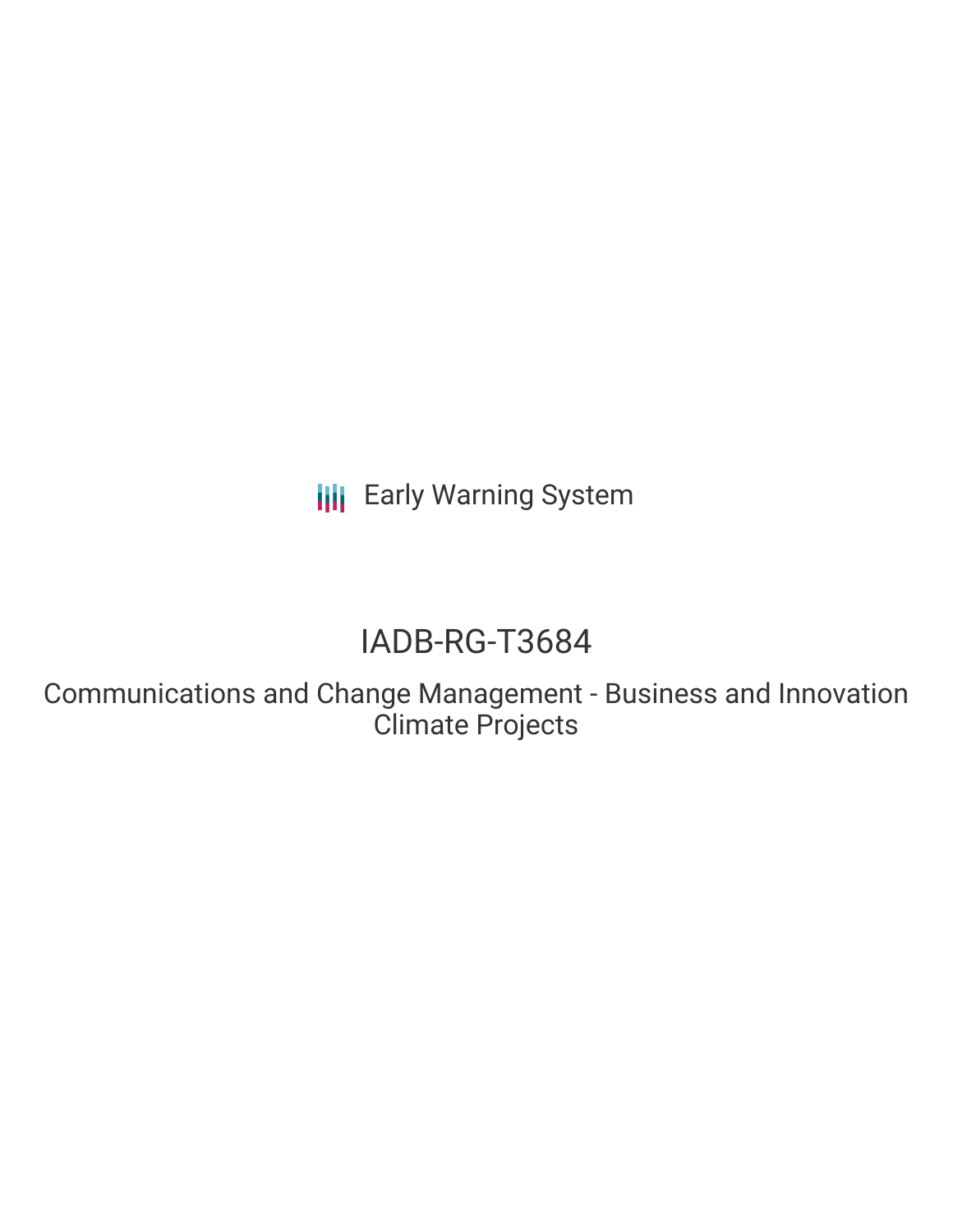

Ш

## **Quick Facts**

| <b>Financial Institutions</b>  | Inter-American Development Bank (IADB)         |
|--------------------------------|------------------------------------------------|
| <b>Status</b>                  | Approved                                       |
| <b>Bank Risk Rating</b>        | C.                                             |
| <b>Borrower</b>                | Regional                                       |
| <b>Sectors</b>                 | Climate and Environment, Technical Cooperation |
| <b>Investment Amount (USD)</b> | $$0.16$ million                                |
| <b>Project Cost (USD)</b>      | $$0.19$ million                                |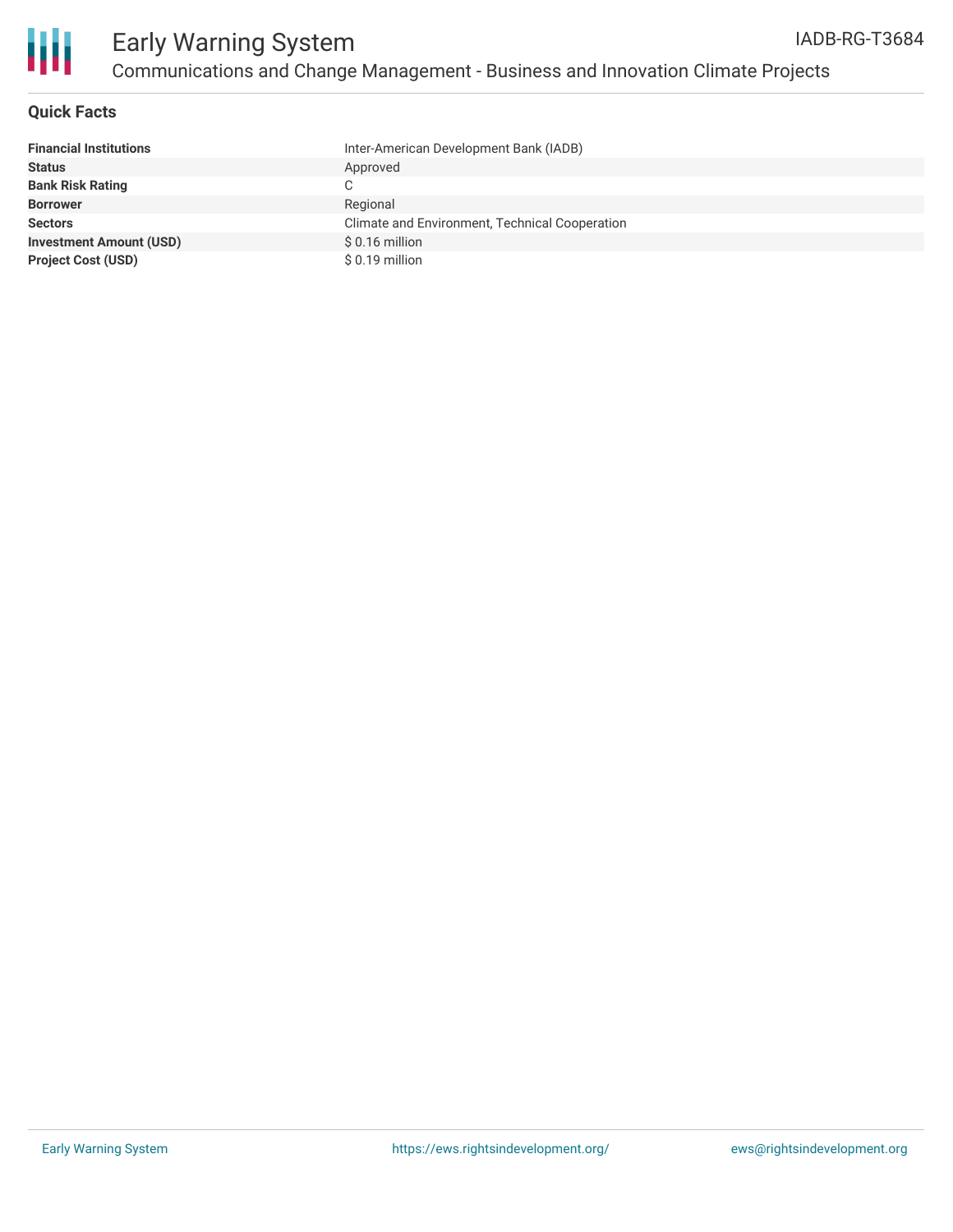

### **Project Description**

The objective of this TC is to support the development and execution of communication action plans and change management plans to improve the implementation of business climate reform projects under the Compete Caribbean Partnership Facility (CCPF).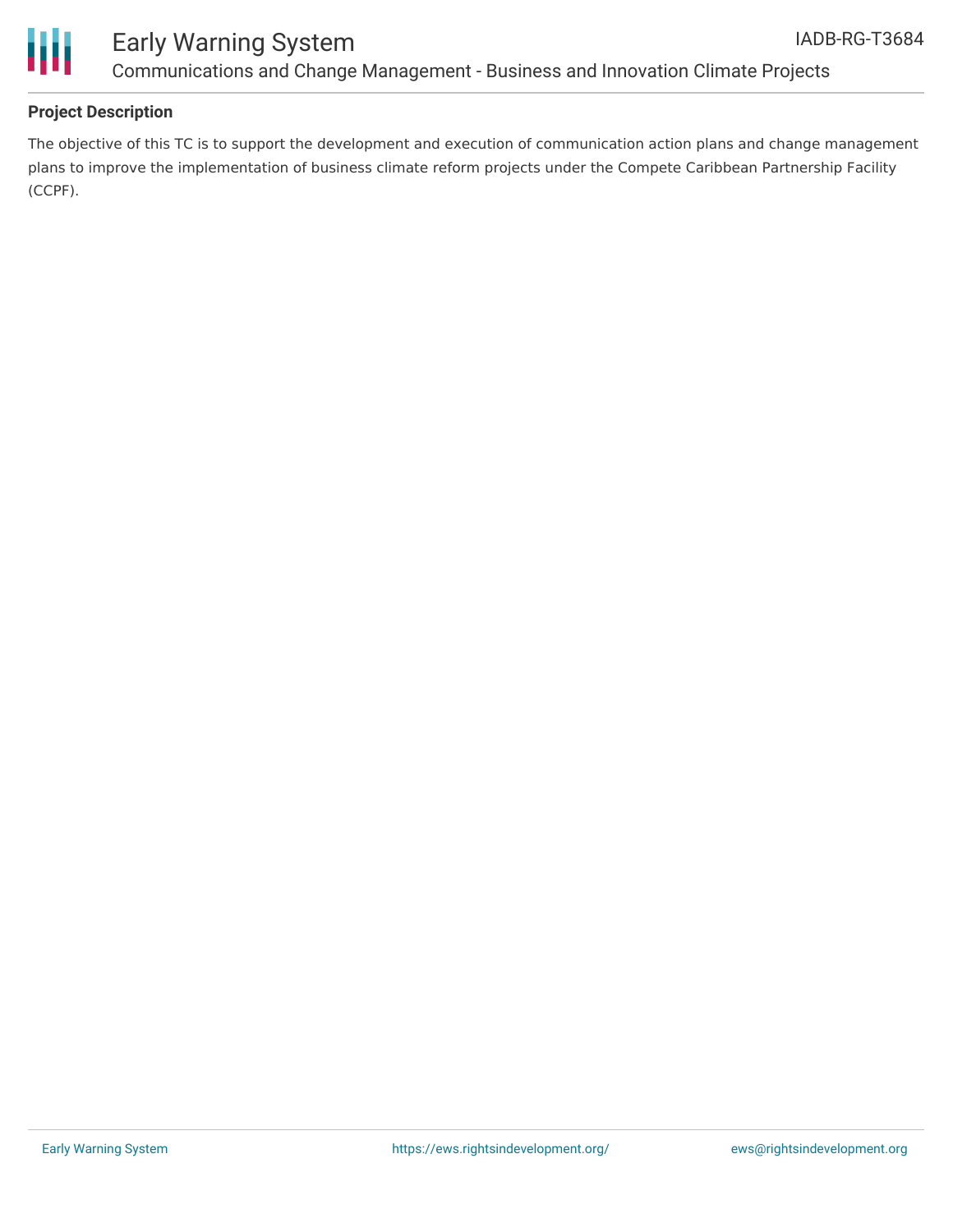

#### **Investment Description**

• Inter-American Development Bank (IADB)

The "Investment Type" was not available at the moment of te snapshot.

Besides, the governments envolved will cooperate with USD 34,500 as a counterpart.